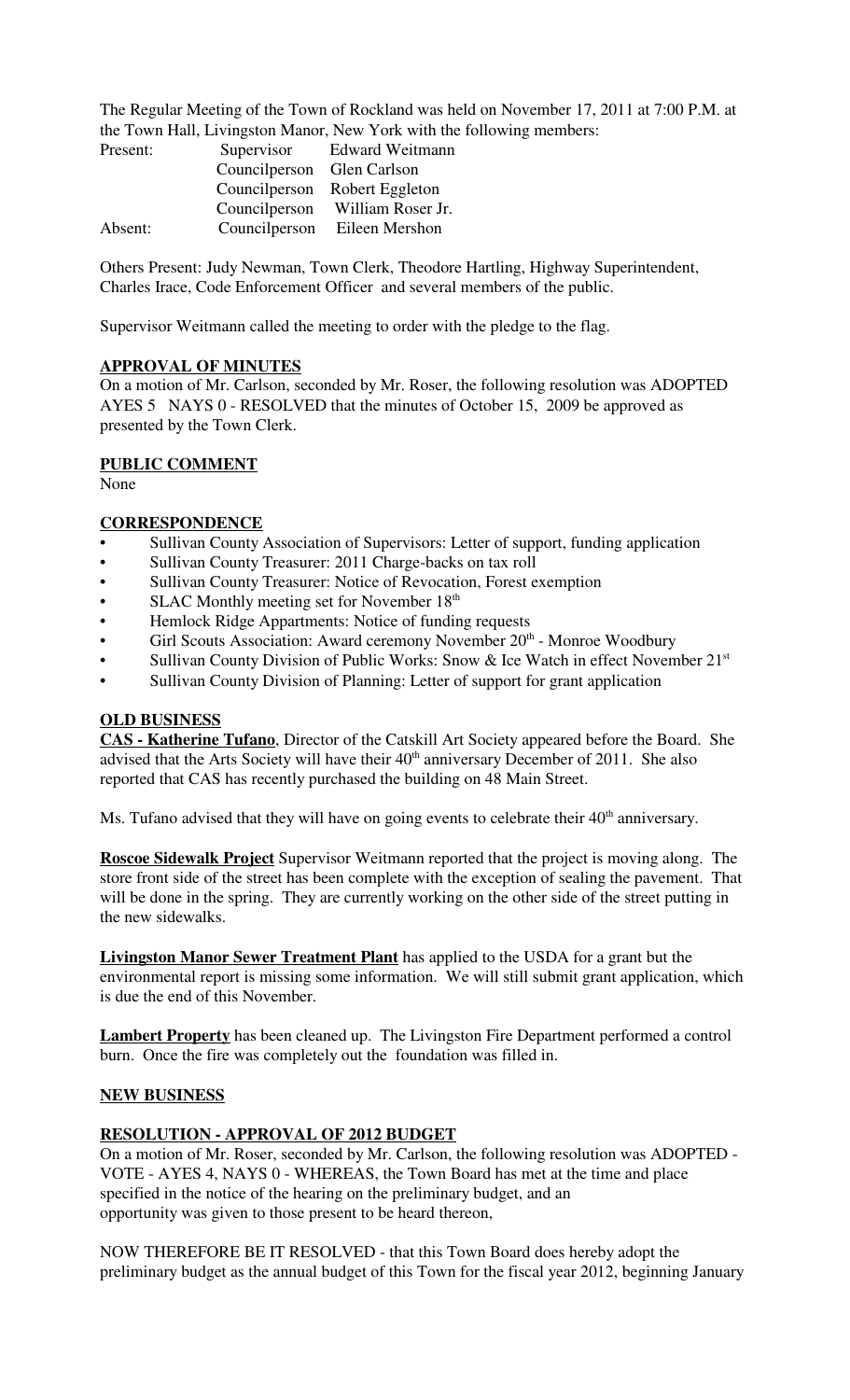# *REGULAR MEETING, TOWN OF ROCKLAND, NOVEMBER 17, 2011*

1, 2012, and that such budget as adopted be entered in the minutes of the proceedings of this Town Board, and

BE IT FURTHER RESOLVED - that the Town Clerk, shall certify in triplicate copies of said budget as adopted and deliver to the Legislator's of Sullivan County.

### **RESOLUTION - Livingston Manor Ambulance Parking Lot Agreement**

On a motion of Mr. Eggleton, seconded by Mr. Roser, the following resolution was ADOPTED - VOTE - AYES 4, NAYS 0 - to approve the Livingston Manor Ambulance Parking Lot Agreement as presented.

### **RESOLUTION- CHANGE VOUCHER FROM HIGHWAY TO GENERAL FUND**

On a motion of Mr.Roser, seconded by Mr. Carlson, to authorize a change on abstract #21 as follows: Highway Voucher #368 payable to Jim Rose Electric Inc in the amount of \$1145 be voided and an new voucher #349 be added to General Fund payable to Jim Rose Electric, Inc in the amount of \$1145.00. 5 AYES Carried.

**NYMIR Inspection of Town Buildings** - Supervisor Weitmann showed the representative from NYMIR all the Town Buildings. He gave use a good report with no serious violations.

**Cornell Co-op November 28<sup>th</sup> Summit** will be held to address agriculture issues. They require a \$5 donation for lunch. The summit will run from 10:30 am to 3:30 pm.

**Information was received via email on the Denman Pond reconstruction** Supervisor Weitmann advised that the ARMY Corp and the DEC will review the plans for reconstruction.

### **DEPARTMENT HEADS**

**Highway Superintendent** Ted Hartling reported that he ordered the new pickup truck from the state bid and it should be delivered around the  $1<sup>st</sup>$  of the year. He also reported that the new big plow truck should arrive the end of November.

**Shared service agreement** Supervisor Weitmann presented a draft form of a shared agreement between Towns. Ted advised that the Town of Neversink has generated the document and will open it up to the other Townships.

**Code Enforcement Officer**- Charles Irace reported that he issued six (6) permits for a total of 95 as of this date for the year. One of the permits was for Dome Building costing in excess of \$300,000. Mr. Irace also reported he recently attended Code School for an additional six (6) hours of training.

### **APPROVAL OF BILLS**

On a motion of Mr. Eggleton, seconded by Mr. Roser, the following resolution was ADOPTED - VOTE - AYES 4, NAYS 0 - RESOLVED - to approve the bills on abstracted #22 dated November 17, 2011 in the following amounts:

| $1.01$ concerning $2011$ and the TOTIO Willig dimediately. |            |            |
|------------------------------------------------------------|------------|------------|
| General Fund                                               | #350-362   | \$4,955.96 |
| Highway                                                    | #375-402   | 24860.90   |
| Roscoe Sewer                                               | #150-157   | 5,683.17   |
| <b>Roscoe Rockland Water</b>                               | #147-153   | 1,086.81   |
| Livingston Manor Water                                     | $#163-171$ | 1,294.33   |
| <b>Livingston Manor Sewer</b>                              | #184-197   | 2,041.04   |
| Roscoe Rockland Light                                      | #44-45     | 1,196.80   |
| Livingston Manor Light                                     | $#30-31$   | 2,130.33   |
| Hazel Park Light                                           | $#21-22$   | 56.28      |
|                                                            |            |            |

### **Public Comment**

None